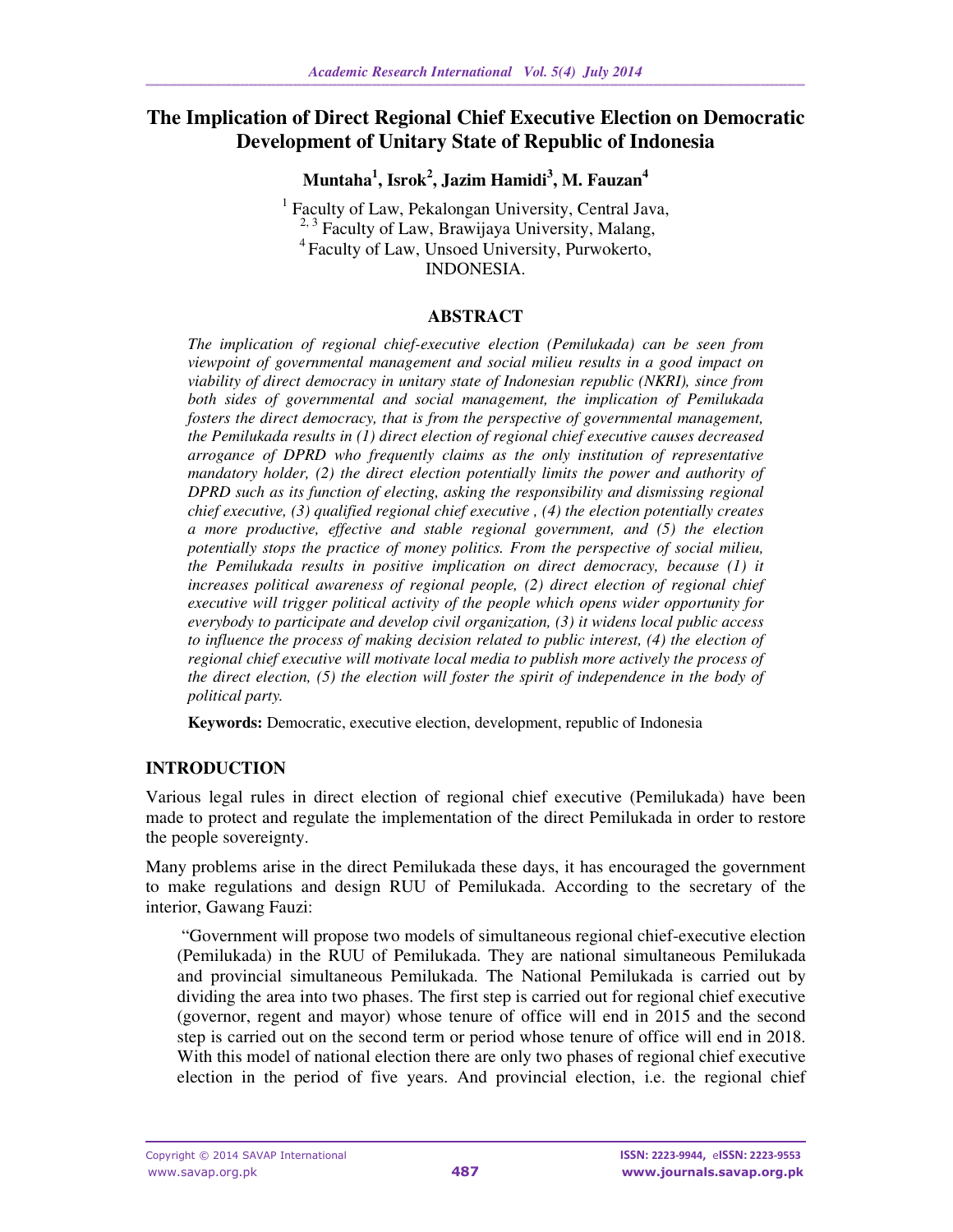executive election is carried out in an area (province). It means governor, regent and mayor in one area are elected simultaneously."

Many conflicts have occurred and still continue in the direct Pemilukada these days are coped with by government by proposing the bill (RUU) about regional chief executive election (Pemilukada), where the Pemilukada will be held simultaneously with two models of election, the Pemilukada on national basis and provincial basis so that it is expected those elections will save time and cost of the Pemilukada, because in five years there are only two pemilukadas. But the statement from the secretary of interior has not clear, whether the pemilukada will be carried out directly or indirectly, since general director of regional autonomy from ministry of interior, Djoehermansyah Djohan has said:

"In the RUU of Pemilukada, governor election will be carried out by way of DPRD, because the governor authority is limited, as representative of central government. Moreover, the cost of direct governor election is too expensive and potency of conflict after Pemilukada needs to be considered as well."

The statement indicates that in the RUU which is being discussed by DPR there are two types of Pemilukada, those are direct Pemilukada for electing regent and mayor and indirect Pemilukada for electing governor, because of cost-efficiency in the implementation of Pemilukada.

Deputi Direktur Perkumpulan untuk Pemilu dan Demokrasi (PERLUDEM), Veri Junaidi said that:

"RUU proposed by government is a setback for democracy, because the election of governor will be brought back to the old system, i.e. chosen by DPRD. The reason of high cost in the election is weak, since cost-efficiency in the Pemilukada cannot disregard democratic values. For cost-efficiency, the Pemilukada can be combined at once simultaneously so that the cost is cheaper."

The government's idea of bringing back the direct governor election to indirect election through DPRD in the RUU of Pemilukada, according to Veri Junaidi is a setback for democracy in Indonesia, since the direct system has been applied only a few years ago and it will be returned to the indirect system, so that it can inhibit the development of democracy in Indonesia. The government should still implement the direct democracy by combining the pemilukadas in one time simultaneously, so that it will save money and it will not disregard democratic values.

For Pengurus Besar (main functionaries) from NU, however, the direct Pemilukada is more detrimental than beneficial, so that in the Munas NU in Cirebon NU recommended that direct Pemilukada reverts to indirect Pemilukada in the election of governor, and the election of regent and mayor reverts to DPRD. According to Sekretaris Syuriah PBNU, Abdul Malik Madanly:

"NU recommends that government reexamines the direct into indirect pemilukada chosen by DPRD, because in the direct Pemilukada an interaction occurs between people and the candidate who will be chosen. People will prefer money to common interest, because the elected figures don't contribute direct effect to the people."

Munas PBNU which recommends the government reconsiders the direct into indirect Pemilukada, because it sees adverse effect from attitude of the people developing money oriented than common interest, it actually has been comprehended by government in the RUU of Pemilukada. But the matter is still at issue in the legislative and public, for still there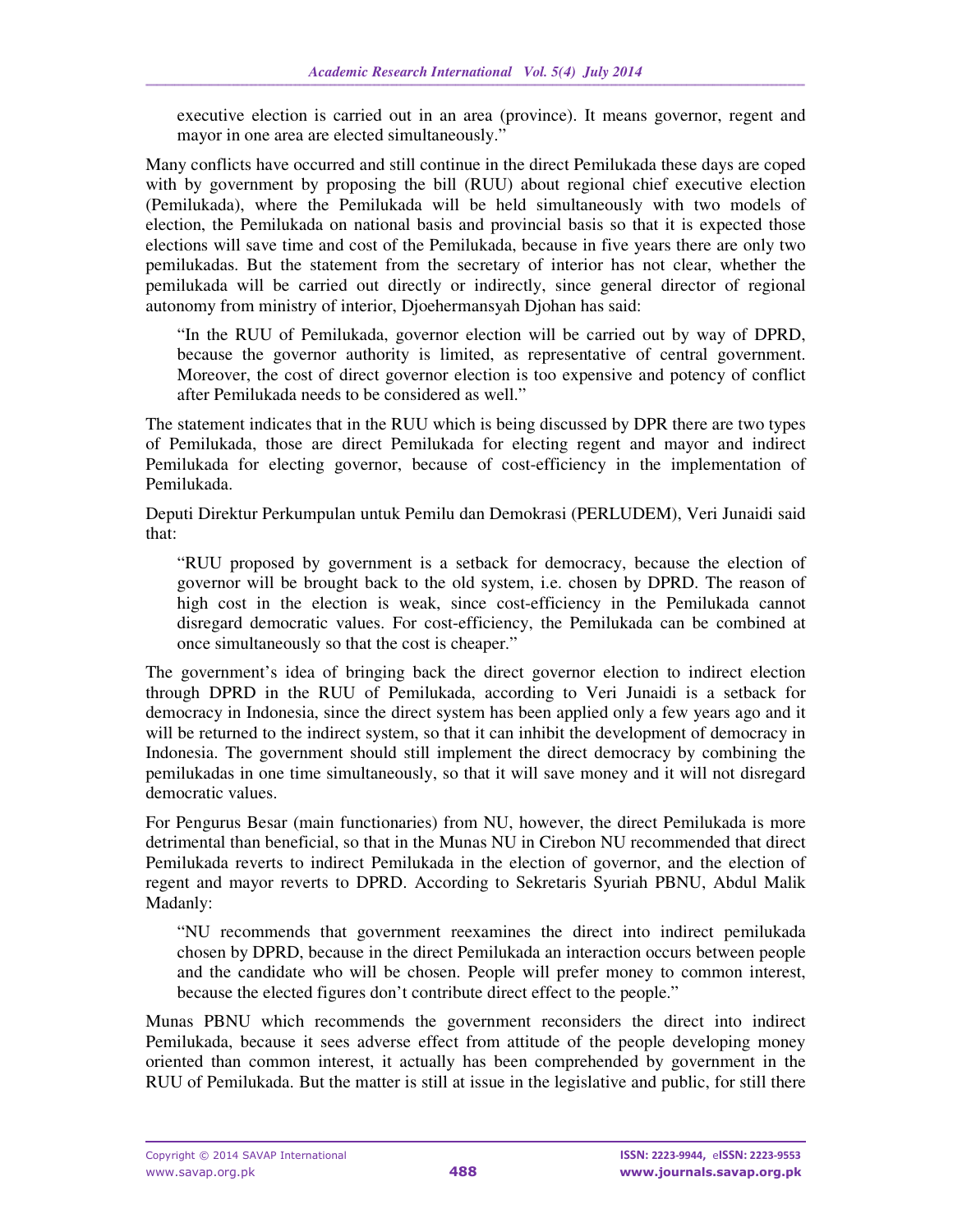are many people who wants the pemilukada to be carried out directly for democracy in Indonesia.

To cope with conflicts frequently arising in the direct Pemilukada, AA Gde Febri Purnama Putra said that

"The achievement in creating peace in the conflict of direct pemilukada cannot basically be separated from the performance of all joined parties from the inside state element. In addition to conflict resolution is based on the law, there are ways of resolution outside formal base which can be used to resolve conflict of direct pemilukada. One needs to consider several things in solving the conflict of direct pemilukada:

- 1. First step from each party in preventing the widespread of conflict,
- 2. Maintain neutrality and preserve the coordination.
- 3. Legal institution/court as a place of mediation.
- 4. Make use of tradition in developing relation between state, elite and people.
- 5. Peace is preserved by non-formal approach.

The conflicts of direct pemilukada, according to AA Gde Febri Purnama, can be resolved peacefully if the elements of the state can cooperate maximally. Resolution of direct-election conflict which is carried out by state, in this case the implementers of direct Pemilukada, such as regional government, KPUD, participants of pemilukada and teams and also observers can work well if they have the same perception to prevent the widespread of conflict by way of communicating. Government, KPUD and Panwas must preserve neutrality and coordination. Should the conflicts or disputes arise, those will be resolved immediately via legal institution or court; peace will be created between the disputed candidates. The conflict resolution of direct pemilukada can also be carried out by making use of the existing tradition in the region where the election is held, in the state relations, elites and public with moral, social and cultural approaches, so that the problem can be minimized to reach the peace. It can also be reached via non-formal approach in the form of mediation with the conflicted parties.

Democratic process which is carried out in the election of regional chief executive in Indonesia is one of processes for restoring people sovereignty directly, because before reformation took place, the election of national and regional leaders used representative system by way of supreme institution, that is MPR and regional institution, DPRD, but after reformation the sovereignty is returned to the people by applying direct democracy via direct election and direct pemilukada. According to Immanuel Kant, people sovereignty is

"To enforce the law and to guarantee freedom of citizen (the people) in accordance with the laws, people make the laws; because the laws are manifestation of people will which represents the highest power."

Frans Magnis Suseno sees people sovereignty "whenever people participate directly and indirectly to determine the fate and future of the state."

From both statements, the process of direct regional chief-executive election is people have rights and duties to choose and to be chosen as regional leader via formal media democratically and honestly to determine the future of the region and the people, so that people sovereignty, in the process of democratic development in Indonesia, is to elect regional or local leaders democratically, so that people and regional future will be striven for by leaders who have moral conduct and clear vision and mission in implementing development.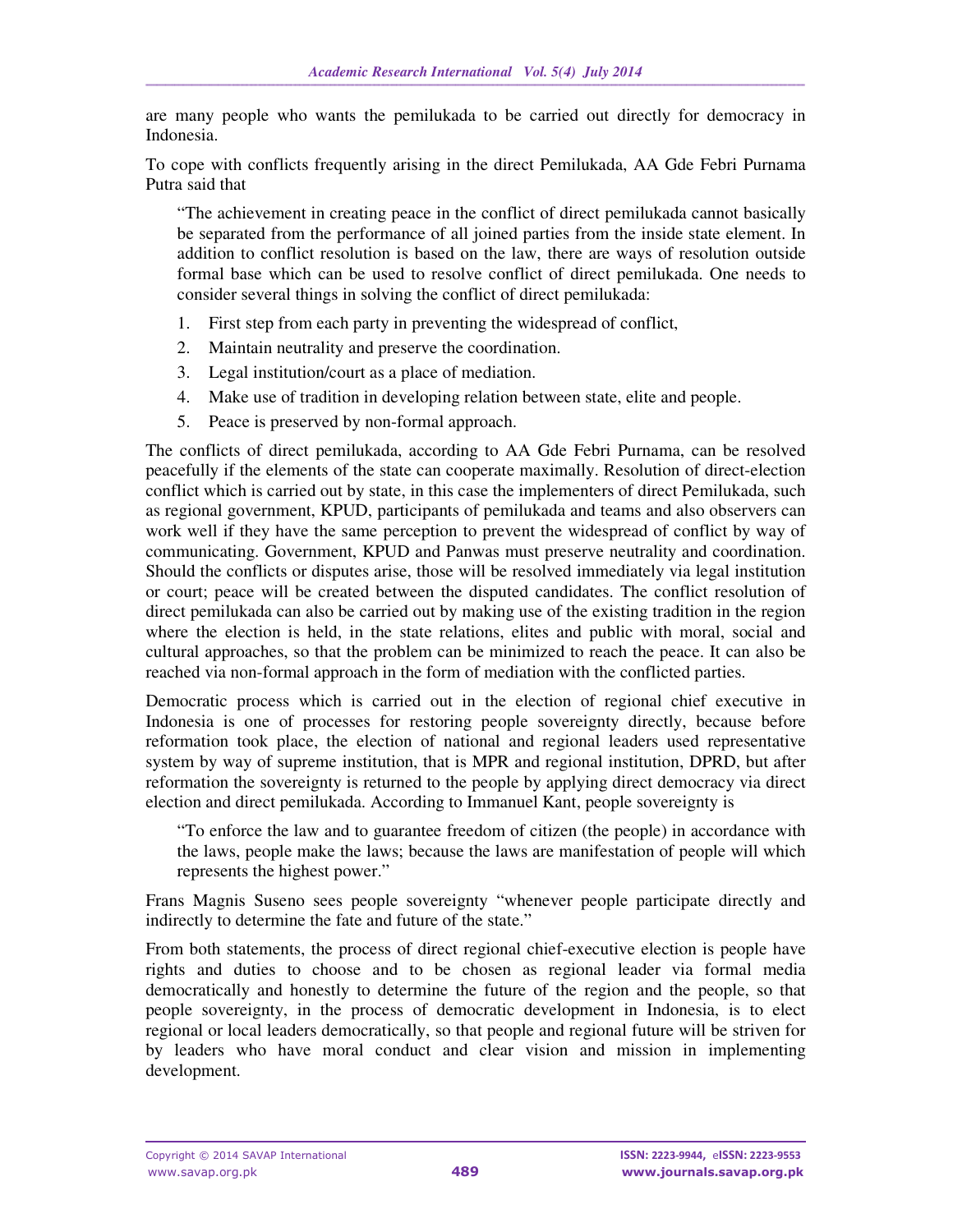### **The Implication of Direct Pemilukada on Development of Democracy**

In the research on juridical implication on democratic development in Indonesia, the writer presents some concepts which support the research; those are people sovereignty, state, democracy, implication, pemilukada and implication of pemilukada.

Supreme power or sovereignty can be held by an individual, a group of people, a body carrying out the function of legislation and governmental functions in a state. The word sovereignty comes from English which has the same meaning, sovereinteit from Dutch meaning the highest. Talking about people sovereignty is talking about power, because sovereignty is about the highest power to rule in a state. Sri Soemantri explains the supreme sovereignty in the country is God and the highest in the country is the country (state) itself.

Padmo Wahyono said that sovereignty consists of God sovereignty, i.e. head of the state who holds the power is considered as representative of God, or on behalf of God, so that there is no chance to resist him or her, and king sovereignty, the king as head of the state is considered as the holder of supreme power in a state. State sovereignty means everything is the state, because by nature the state has an absolute power. Law sovereignty means everything must be based on law because the sovereign is law of power seized by the law and people sovereignty. In this research, the writer prefers an approach to people sovereignty related to the process of Pemilukada.

People sovereignty is considered as "sovereignty where the head of state that holds the power of the state is chosen from the people and by the people, since the people constitute the highest sovereignty. According to Mahfud MD:

"People sovereignty or the power of government is in the hands of the people has three meanings, (1) government of the people is related to the legitimate government, (2) government by the people; the government that exercises the power on behalf of the people and the supervision is carried out by the people and (3) government for the people, that is a government that gets mandate of power given by the people for the people."

Based on the aforementioned statements, people sovereignty or sovereign power in the hands of the people has three understandings, those are; government of the people, closely related to legitimacy to govern is a government has acceptance and support from the people. Government by the people means the government is running the power on behalf of the people and the supervision is carried out by the people and government for the people, that is, a government which accepts the mandate of power granted by the people for the people.

The Pemilukada in a country that adheres to the system of unitary state has significant effect on democratic process carried out as manifestation of the people the power holders of state sovereignty, because in a democratic country the holder of the highest power is the people, where the implementers are chosen by way of general election, so that the form of the state has influence on democratic process. According to Hendarmin Ranadireksa,

The form of unitary state in the democratic system is divided into two forms; those are unitary state with centralistic pattern and unitary state with pattern of decentralization. Centralistic unitary state is the system of state which sets the entire area of the country is the area of administration and law. The areal division of public administration is based on the requirement of centralistic management. De-centralistic unitary state arose because the centralistic is not effective and contradictive. The unitary-state model of de-centralistic government and power de-concentration are no more based on long struggle between centre and region, but by common interest that only by way of decentralization the power of government management can become more effective and efficient…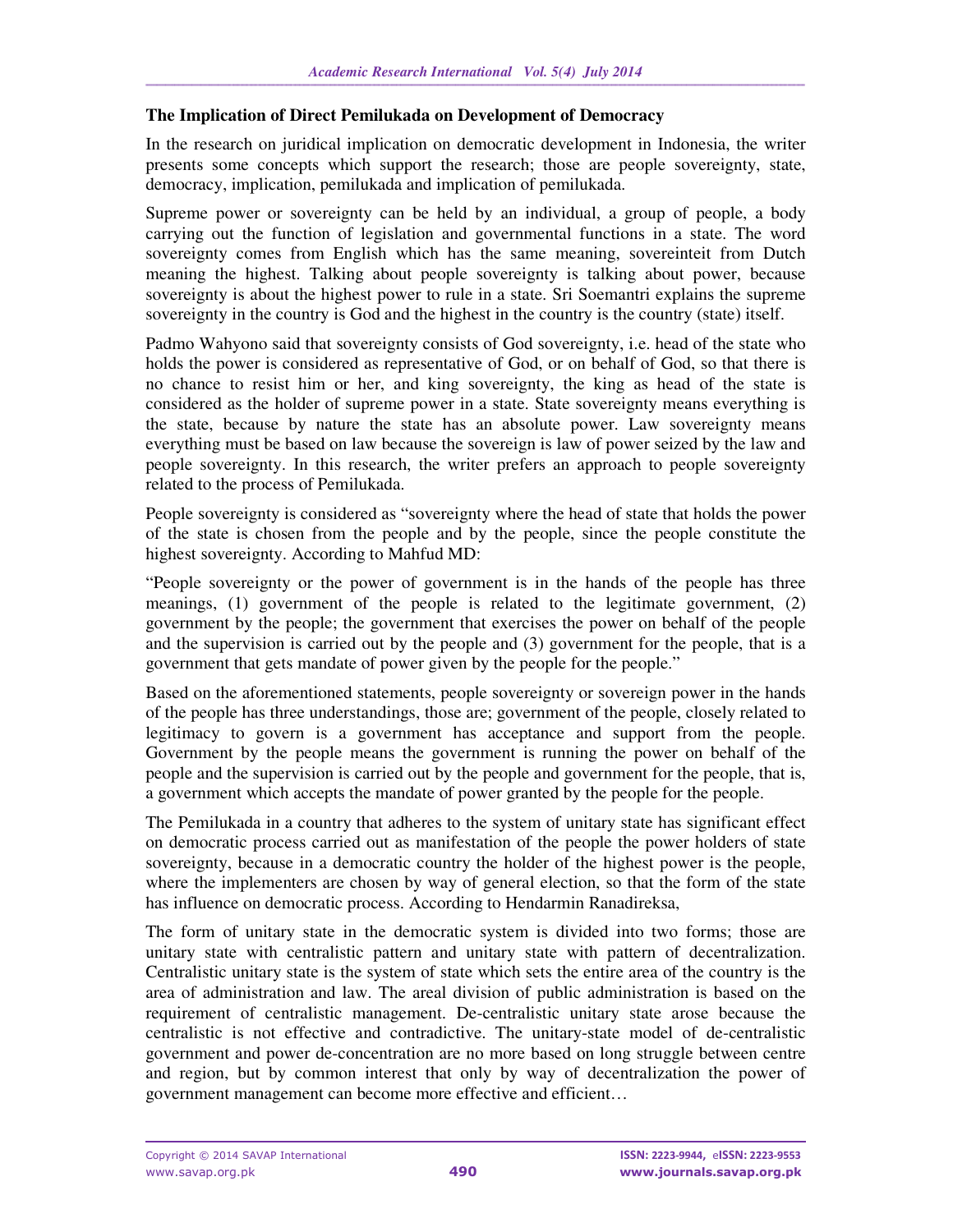Based on the statement made by Hendarmin, it can be seen that the form of unitary state has a significant influence in process of democratic implementation; where in the unitary state which adheres to unitary state model of centralistic government depends heavily on central level, from the viewpoints of executive and legislative authorities, where the power of central government over the regional government is very great, so that it can inhibit the implementation process of direct democracy. With the result that second model appears, i.e. unitary state with de-centralistic model, power is no longer based on struggle between center and region, but by common interest that only by way of decentralization the power of government management can be more effective and efficient, so that democratic implementation in the country which adheres to unitary state system with de-centralistic model, democracy will have good implication, since regional government is granted the authority to exercise its power autonomously. This condition enables the people to have the power to participate and control the government in the form of implementing the direct democracy, the result is that direct election of regional chief executive.

According to Moh Kusnadi and Bintan R Saragih,

"It is called by unitary state when the authority of central government and regional government is not the same. The authority or the power of central government is dominant in the country. In the process, however, unitary state has applied system of deconcentration, i.e. transfer of authority from central government to the regional officers and system of decentralization is transfer of governmental matters from central government to the regional government."

Talking about pemilukada as a process of implementing direct democracy cannot be separated from the meaning of democracy. According to Ivor Jenning, democracy is government of the people, by the people and for the people. Democracy comes from the word demos meaning the people or population of a place and cratein meaning power or sovereignty which means to rule.

Robert Dahl stated that a system is called democracy if it fulfills prerequisites among other things accountability, open rotation of political recruitment-authority, general election and people enjoy basic rights. Mahfud MD sees democracy always grants an important position to the people, even though proportionally the implication in various countries is not always the same. Based on aforementioned statements, the meaning of democracy that a country which adheres to democratic system is implemented based on the will of people in majority but it does not disregard the minority.

Democracy in the context of pemilukada is direct democracy to elect regional chief executive and vice chief executive as stated in the Constitution of 1945 which has been amended and the Act of regional government No 32 of 2004. The election of regional chief executive in province, regency/city which so far is carried out refers to second amendment of 1945 Constitution, article 8 point 4; "Governor, regent and mayor each as regional governmental head of province, regent and city (municipality) are elected democratically." The Act No 32 of 2004 about regional government gave legal ground on pemilukada stated in article 25 point 5; regional head (chief executive) and regional vice chief executive as meant at points 2 and 3 are elected as one set directly by the people. In article 56 points 1 and 2; "Regional chief executive and the vice are elected in one set of candidates carried out democratically based on principles of direct, general, free, confidential and fair." So the pemilukada has rules and clear legal grounds, i.e. the pemilukada is carried out directly and democratically by promoting the principles of direct, general, free, secret (classified), honest and fair, where the implementer of the pemilukada is KPU and responsible to DPRD. It is stated in the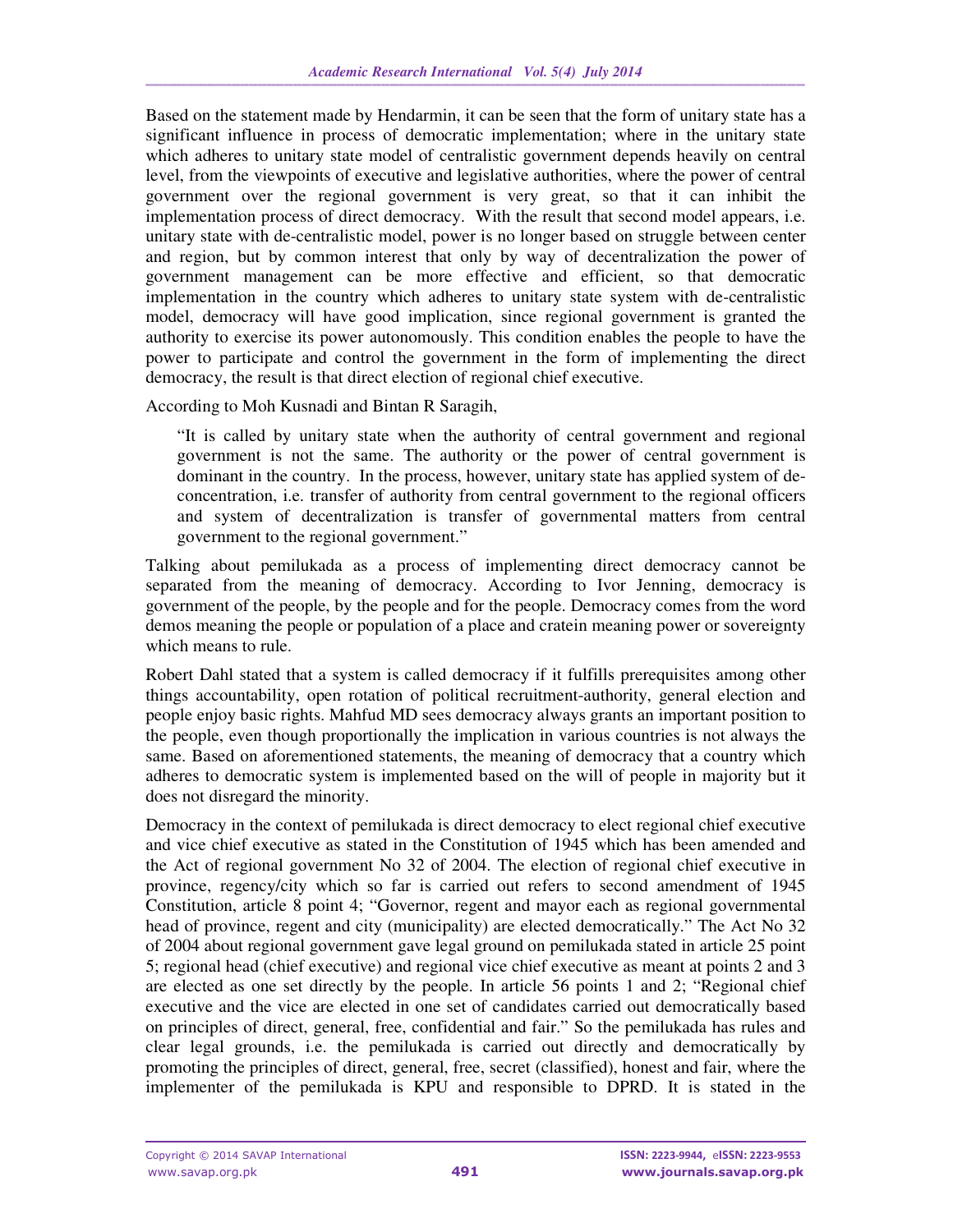amendment of 1945 Constitution that regional chief executive and the vice are elected directly in the pemilukada.

Implication, according to Indonesian dictionary, is meant as involvement or being involved or has to do with, so that in the concept of the research, the implication is meant as involvement or being involved or has to do with. The direct pemilukada in the act no 22 of 2007 on the implementer of pemilukada, the pemilukada is meant as general election for electing regional head and the vice directly in the unitary state of Indonesia based on Pancasila and Constitution of 1945.

So the implication of direct pemilukada is the involvement or the effect of general election to choose regional chief executives and the regional vice-chief executive directly in the unitary state of republic of Indonesia based on Pancasila and Constitution of 1945.

The election of regional chief executive or pemilukada, to develop democracy in Indonesia, must have advantageous effect or implication on the country and the people. According to Cornelis, regional chief executive election in a democratic state is to bring about regional and national leaders via democratic, honest, free, fair and general election and as media for regeneration of regional or national leadership. The pemilukada is also a tool to strengthen regional autonomy, since the achievement of regional autonomy among other things is determined by local leader brought about by pemilukada democratically.

# **CONCLUSION**

Based on analysis, utilization of the system of direct election indicates development in formation of regional democracy in the framework of political liberalization. The political liberalization was held at the time of President BJ Habibie in response to demand of transformation in the system and political format following the resignation of President Suharto. So, the system of direct election is the result from long struggle to find out the format of regional democracy. Certainly, the system of direct pemilukada resulted in optimism and pessimism. The Direct Pemilukada is considered as manifestation of restoring the basic rights of the people by granting the entire authority in the framework of regionalleader recruitment.

Regional chief executive election in the positive law is the guarantee of the basic rights, people sovereignty applied by way of direct election by punching ballot, and the principle of majority, in the form of final decision in the election is major vote. The strength of the Pemilukada is that it has clear regulation of the election, and the existing limitation by UU No 32 tahun 2004 on regional government and PP No 6 Tahun 2005 on election, legalization of nomination, and discharge of regional chief executive and regional vice-chief executive, in granting the basic rights in the election. And the weakness is the guarantee of the basic rights is too limited in detail by UU no 32 tahun 2004 and direct election is carried out only in the form of punching ballot.

# **ACKNOWLEDGEMENTS**

This article is dedicated to civitas academica of Brawijaya University. They have already contributed significantly to this article.